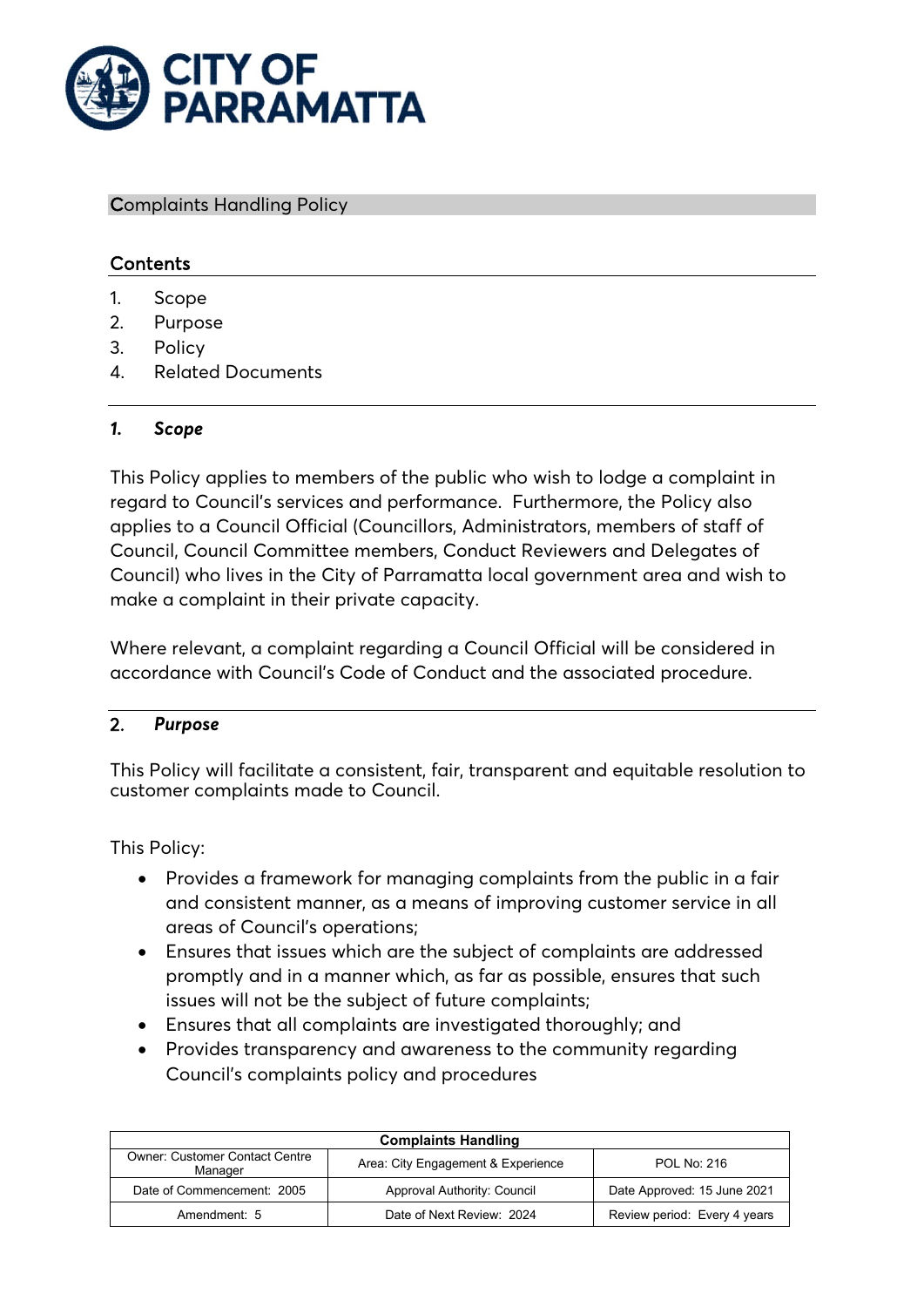

Through this Policy, Council will:

- Recognise the customers right to raise concerns about their dealings with Council;
- Establish a complaint management process that is open, consistent, fair and transparent, ensuring that all complaints are well documented and publicly available;
- Ensure complaints are dealt with professionally, within specified timeframes and complainants are kept informed;
- Improve public confidence that complaints will be dealt with and that relevant legislation, regulations and Council policies, including the Code of Conduct, will be enforced;
- Recognise the importance of complaints in providing feedback about Council's services and performance to ensure accountability and utilise such information to improve services and identify appropriate training needs; and
- Outline Council's approach to managing unreasonable complaint conduct.

This Policy forms part of Council's Code of Conduct framework and ensures the appropriate mechanisms are in place to protect the integrity, security and reputation of Council.

## *3. Policy*

### 3.1 Complaint Management Framework

Council is committed to achieving best practice in delivering services to the community. To succeed, Council needs to ensure that any complaints received are dealt with courteously, investigated thoroughly through transparent processes, and resolved quickly and appropriately.

Council has followed the NSW Ombudsman's Guidelines and model approach to implementing a Complaint Management Framework and procedures that will allow Council to:

- Respond effectively and positively to complaints received; and
- Manage complaints in a manner that endeavours to provide satisfaction to complainants

| <b>Complaints Handling</b>                       |                                    |                              |
|--------------------------------------------------|------------------------------------|------------------------------|
| <b>Owner: Customer Contact Centre</b><br>Manager | Area: City Engagement & Experience | <b>POL No: 216</b>           |
| Date of Commencement: 2005                       | Approval Authority: Council        | Date Approved: 15 June 2021  |
| Amendment: 5                                     | Date of Next Review: 2024          | Review period: Every 4 years |

The components of the Complaints Management Framework are: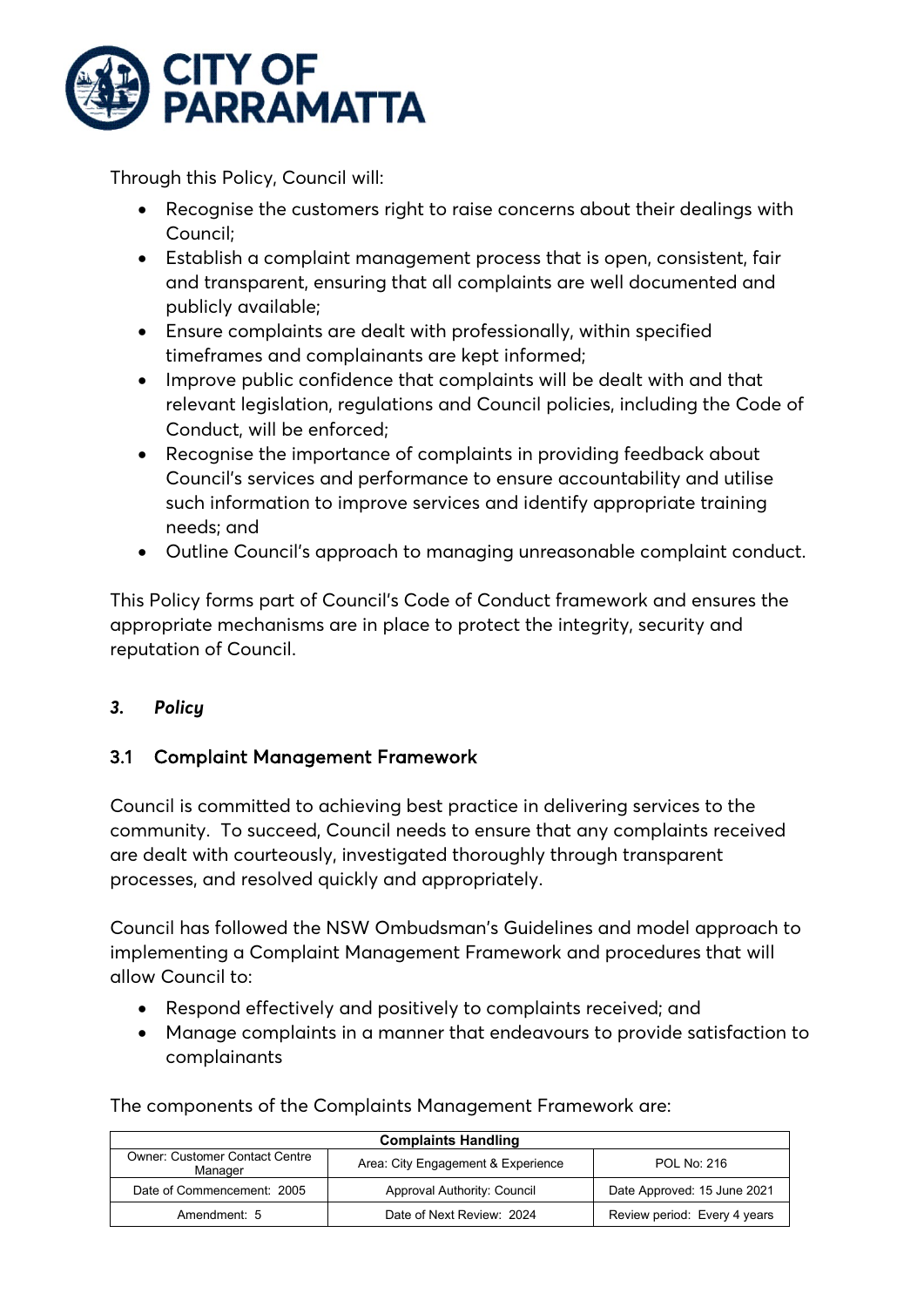



# 3.2 Making a complaint

3.2.1 - How to make a complaint

It is Council's preference that complaints are made in writing, in accordance with this Policy and its three-tier approach. Initially, a complaint is made in the first instance (the first tier) to Customer Contact Centre. If the complainant is not satisfied with the outcome, then the complainant can write to the Internal Ombudsman (the second tier)outlining their concerns about the handling of their complaint or the outcome of their complaint. If the complainant is not satisfied with the outcome at the second tier, than a further complaint may be sent to an external agency (the third tier).

In situations where complaints are made directly to Councillors rather than Council officers, Councillors are required to forward the complaint to the Chief Executive Officer to be dealt with in accordance with this Policy and procedures.

### 3.2.2 - Anonymous complaints

Where appropriate, Council will record anonymous complaints and act on them where the matter is of a serious nature, or where there is sufficient information provided at the time the complaint is lodged. For issues related to Council's assets and services, an inspection or investigation will be carried out. For other issues, further investigation of anonymous complaints will be undertaken at the discretion of the responsible officer where sufficient information has been provided.

### 3.2.3 - Assistance in making a complaint

If a person prefers or needs another person or organisation to assist or represent

| <b>Complaints Handling</b>                                                                            |                             |                              |
|-------------------------------------------------------------------------------------------------------|-----------------------------|------------------------------|
| <b>Owner: Customer Contact Centre</b><br>Area: City Engagement & Experience<br>POL No: 216<br>Manager |                             |                              |
| Date of Commencement: 2005                                                                            | Approval Authority: Council | Date Approved: 15 June 2021  |
| Amendment: 5                                                                                          | Date of Next Review: 2024   | Review period: Every 4 years |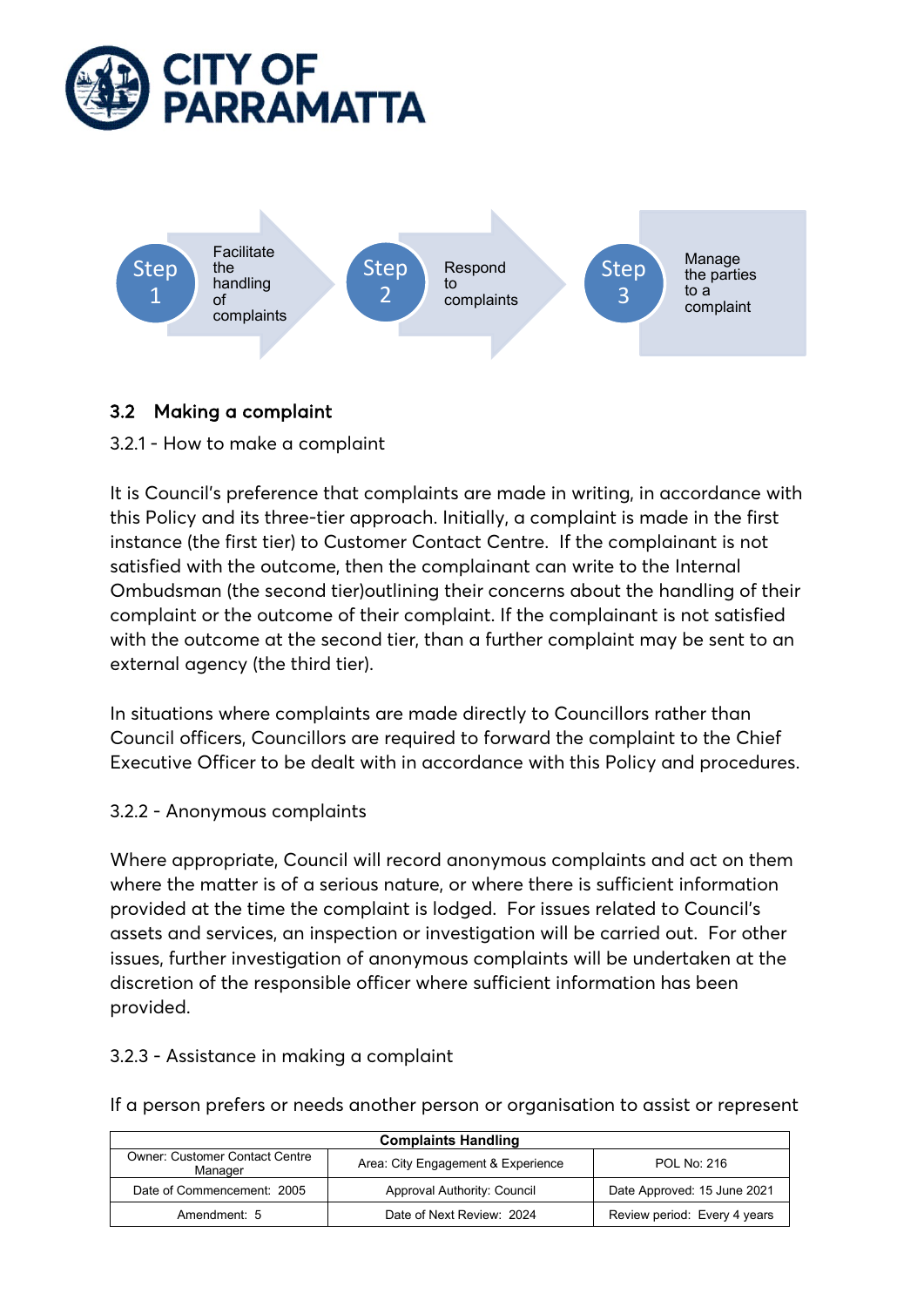

them in the making and/ or resolution of their complaint, Council will communicate with them through their representative if this is their wish. Anyone may assist/or represent a person wishing to make a complaint with their consent (e.g. advocate, family member, legal or community representative, member of Parliament, another organisation).

## 3.3 Facilitating complaints

### 3.3.1 - What is a complaint

A complaint is an expression of dissatisfaction made to or about Council's services and performance, the conduct of a Council official, or dissatisfaction with the handling of a complaint where a response or resolution is explicitly or implicitly expected or legally required. This includes dissatisfaction with the outcome of a decision, undue delay in a decision or action, level or quality of service, the failure to adhere to a policy or procedure, dissatisfaction with an administrative process or behaviour of Council official , which can be investigated and acted upon.

### 3.3.2 - What is not a complaint

A complaint covered by this Policy can be distinguished from:

- staff grievances [see Grievance Handling Policy];
- public interest disclosures made by our staff [see Public Interest Disclosures Policy];
- code of conduct complaints [see Code of Conduct];
- responses to requests for feedback about the standard of our service provision [see the definition of 'feedback' below];
- reports of problems or wrongdoing merely intended to bring a problem to our notice with no expectation of a response [see definition of 'feedback];
- service requests [ see definition of 'service request' below];
- requests for information [see Council's Access to Information Policy];
- Feedback Opinions, comments and expressions of interest or concern, made directly or indirectly, explicitly or implicitly, to or about Council, about Council's services or complaint handling where a response is not explicitly or implicitly expected or legally required; and
- Service requests the definition of a service request includes:
	- o requests for the provision of services and assistance

| <b>Complaints Handling</b>                       |                                    |                              |
|--------------------------------------------------|------------------------------------|------------------------------|
| <b>Owner: Customer Contact Centre</b><br>Manager | Area: City Engagement & Experience | POL No: 216                  |
| Date of Commencement: 2005                       | Approval Authority: Council        | Date Approved: 15 June 2021  |
| Amendment: 5                                     | Date of Next Review: 2024          | Review period: Every 4 years |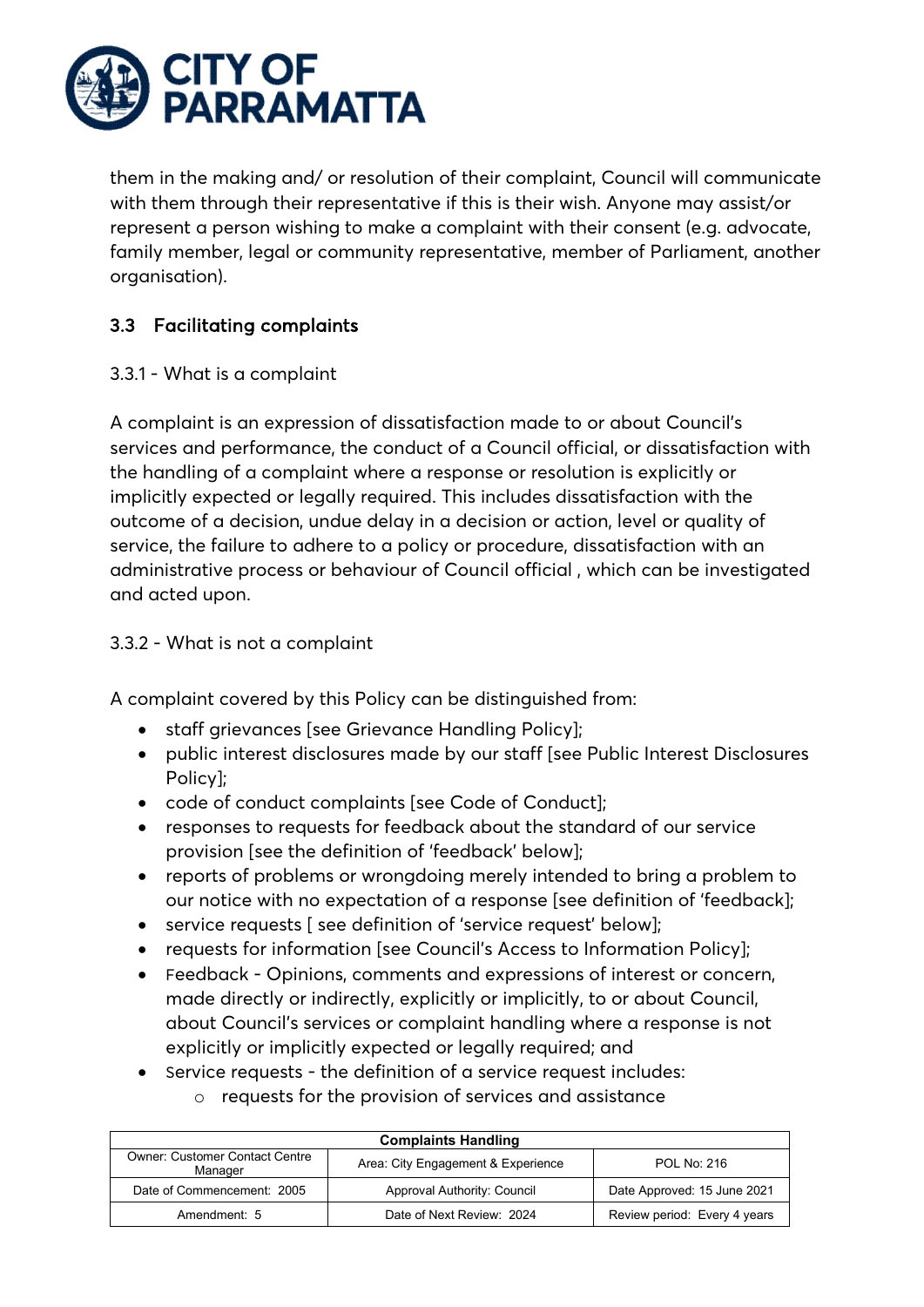

- o requests for repairs to infrastructure or remove hazards
- o requests for approval
- o requests for action
- o routine enquiries about the organisation's business
- o reports of failure to comply with laws regulated by the organisation
- o requests for explanation of policies, procedures and decisions.

#### A complaint is not:

- An expression of disagreement with a lawfully made decision by Council;
- An appeal or representation against a decision by Council, other than that made as the result of a complaint;
- The lodging of an appeal or objection in accordance with a statutory process, procedure or policy (e.g. Objections to a development application, submissions on an exhibited policy);
- A matter where the issue is outside Council's area of responsibility, or the responsibility of another authority or service provider;
- Reports of hazards (such as fallen trees) or damaged / faulty infrastructure (eg. reports of potholes); and
- The dissatisfaction in relation to a development application by a development applicant, or an objector to an application, with the determination made.

#### 3.3.3 - Making a complaint

Complainants who wish to make a complaint to Council will:

- Be provided with information about our complaint handling process;
- Be provided with accessible ways to make complaints;
- Be listened to and treated with respect by staff and actively involved in the complaint process where possible and appropriate;
- Not be adversely affected because a complaint has been made by them or on their behalf; and
- Be provided with reasons for our decisions and any options for redress or review in a timely manner.

Making a complaint to Council is free.

| <b>Complaints Handling</b>                                                                            |                             |                              |
|-------------------------------------------------------------------------------------------------------|-----------------------------|------------------------------|
| <b>Owner: Customer Contact Centre</b><br>Area: City Engagement & Experience<br>POL No: 216<br>Manager |                             |                              |
| Date of Commencement: 2005                                                                            | Approval Authority: Council | Date Approved: 15 June 2021  |
| Amendment: 5                                                                                          | Date of Next Review: 2024   | Review period: Every 4 years |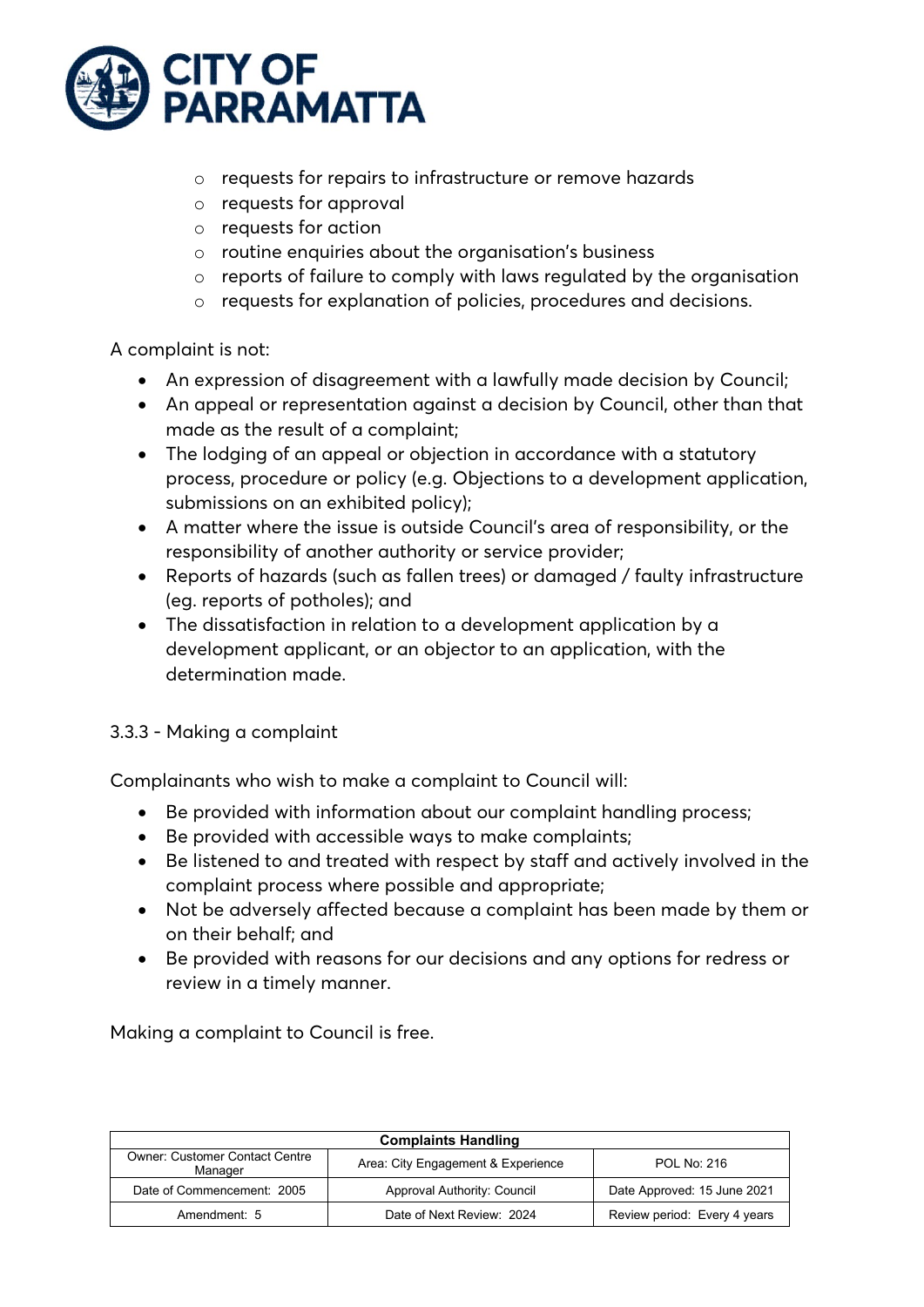

## 3.4 Responding to complaints

Council has adopted a three-tier approach in responding to complaints.



## Tier 1

Council aims to resolve complaints promptly, by the responsible section of Council. Wherever possible staff will be adequately equipped to respond to complaints, including being given appropriate authority, training and supervision. The first level of complaint handling will provide for the following:

- A prompt acknowledgement of the complaint and an explanation of the process;
- The expected timeframe for dealing with the complaint;
- The progress of the complaint and reasons for any delay; and
- An outcome.

## Tier 2

Where a complaint is not resolved at Tier 1 , the complainant may complain to the Internal Ombudsman Shared Service (IOSS), who will assess the complaint in line with its Governance Charter to determine whether it is a matter it will investigate. The complaint may then be investigated by the IOSS, or by an investigator appointed by the Internal Ombudsman. This second level of complaint handling

| <b>Complaints Handling</b>                                                                            |                             |                              |
|-------------------------------------------------------------------------------------------------------|-----------------------------|------------------------------|
| <b>Owner: Customer Contact Centre</b><br>Area: City Engagement & Experience<br>POL No: 216<br>Manager |                             |                              |
| Date of Commencement: 2005                                                                            | Approval Authority: Council | Date Approved: 15 June 2021  |
| Amendment: 5                                                                                          | Date of Next Review: 2024   | Review period: Every 4 years |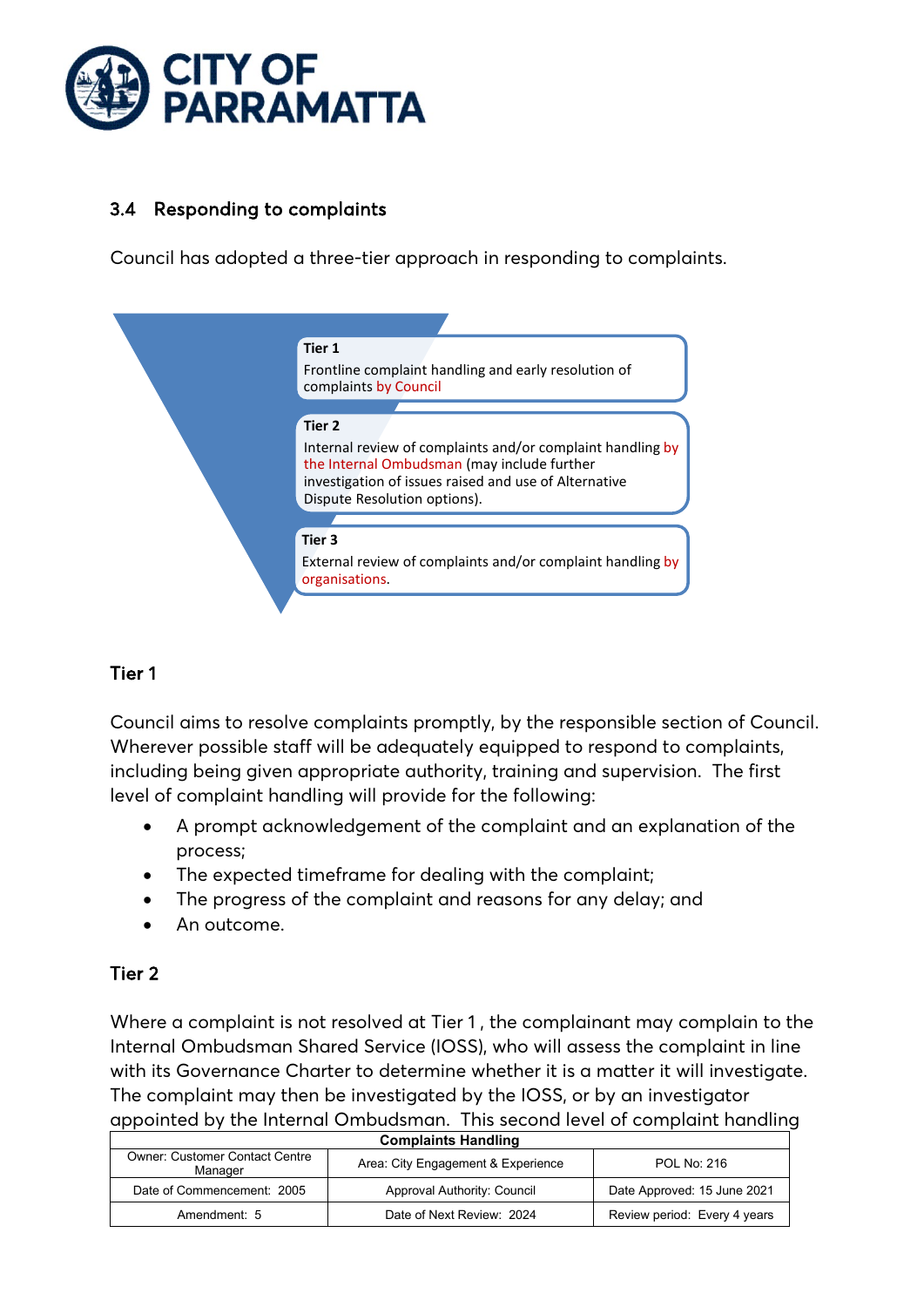

will provide for the following:

- A prompt acknowledgement of the complaint and an explanation of the complaints process;
- The expected time frame for dealing with the complaint;
- An assessment and possible investigation of the complaint and decision already made;
- The progress of the complaint and reasons for any delay; and
- An outcome (where a person not connected with the complaint reviews the matter and attempts to find an outcome acceptable to the relevant parties and provides reasons for our decision/s and any options for redress or review).

The IOSS provides complainants with an independent body to review complaints about Council's administrative conduct, unethical behaviour, misconduct or maladministration. Allegations made to the IOSS about corrupt conduct will be referred to the Independent Commission Against Corruption as required by law.

The IOSS can only investigate a complaint if it has been firstly reviewed or investigated in accordance with this Policy. Matters within the IOSS' jurisdiction include:

- All Council administrative processes;
- Delay / inaction in relation to a Council decision (but not the decision itself);
- Failure to comply with Council's policies, including the Code of Conduct; and
- Poor administration and unreasonableness.

In some circumstances in which the complaint is serious, the IOSS may commence its enquiries in relation to a complaint prior to it being investigated at Tier 1 level of this Policy. The CEO may also refer a complaint directly to the IOSS without having being investigated at Tier 1.

The IOSS is unable to investigate when:

- The complaint has not been considered at the first tier of this Policy (except when it involves a serious complaint);
- There is insufficient information provided about the complaint;
- The complaint does not relate to a Council function;
- The complainant had knowledge of the matter for more than three months without taking any action;
- The nature of the complaint requires that it is referred to an external

| <b>Complaints Handling</b>                       |                                    |                              |
|--------------------------------------------------|------------------------------------|------------------------------|
| <b>Owner: Customer Contact Centre</b><br>Manager | Area: City Engagement & Experience | POL No: 216                  |
| Date of Commencement: 2005                       | Approval Authority: Council        | Date Approved: 15 June 2021  |
| Amendment: 5                                     | Date of Next Review: 2024          | Review period: Every 4 years |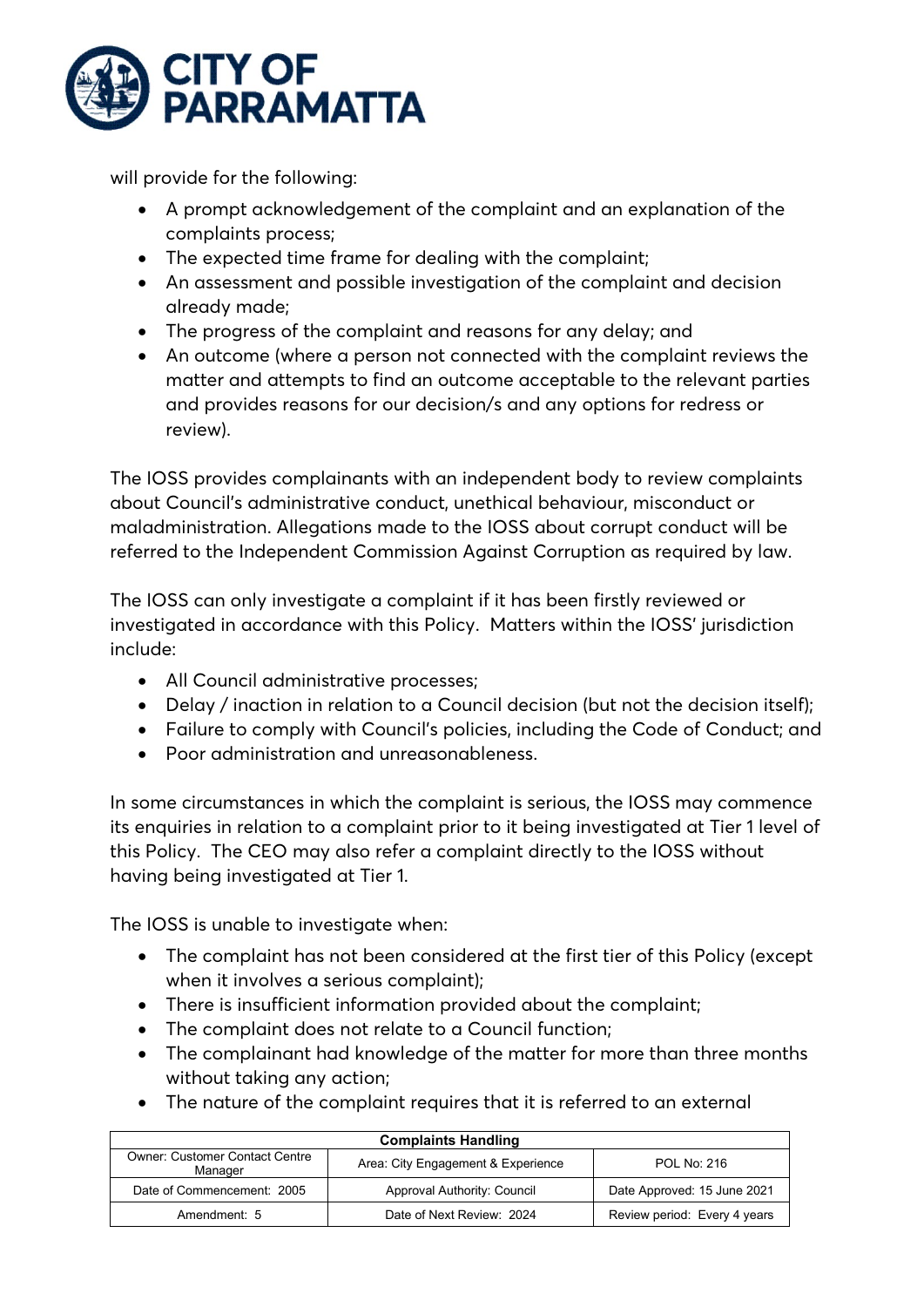

organisation such as the NSW Ombudsman, the Independent Commission against Corruption or the Office of Local Government;

- The complaint is of low priority or resources are not available; and
- The complaint is frivolous, vexatious, not made in god faith or concerning a trivial matter.

Investigating officers will address complaints with integrity in a fair and reasonable, equitable, objective and unbiased manner.

Where relevant, a complaint regarding a Council official will be reviewed in accordance with Council's Code of Conduct and the associated procedure.

Further information about the role of IOSS is available on Council's website.

## Tier 3

Where a person making a complaint is dissatisfied with the outcome of Council's review of their complaint and the review conducted by the IOSS, they may seek an external review of the decision through an external body such as the NSW Ombudsman, Office of Local Government or the Independent Commission Against Corruption.

# 3.5 Managing complaints involving a Child

Council upholds and promotes the safety and wellbeing of children and young people in our community and Council recognises that Child Protection is everybody's business.

Complaints and allegations against Council officials, contractors and subcontractors, work experience participants, volunteers, students on placement, facility hirers and leasees involving a child or young person will be handled by the IOSS in accordance with the relevant legislation, specifically the *Children's Guardian Act 2019*.

## 3.6 Managing the parties to a complaint

To ensure a consistent approach, Council's Customer Contact Centre will be responsible for managing complaints in accordance with this Policy, including complaints concerning Council's external service providers and/or its contractors.

| <b>Complaints Handling</b>                       |                                    |                              |
|--------------------------------------------------|------------------------------------|------------------------------|
| <b>Owner: Customer Contact Centre</b><br>Manager | Area: City Engagement & Experience | POL No: 216                  |
| Date of Commencement: 2005                       | Approval Authority: Council        | Date Approved: 15 June 2021  |
| Amendment: 5                                     | Date of Next Review: 2024          | Review period: Every 4 years |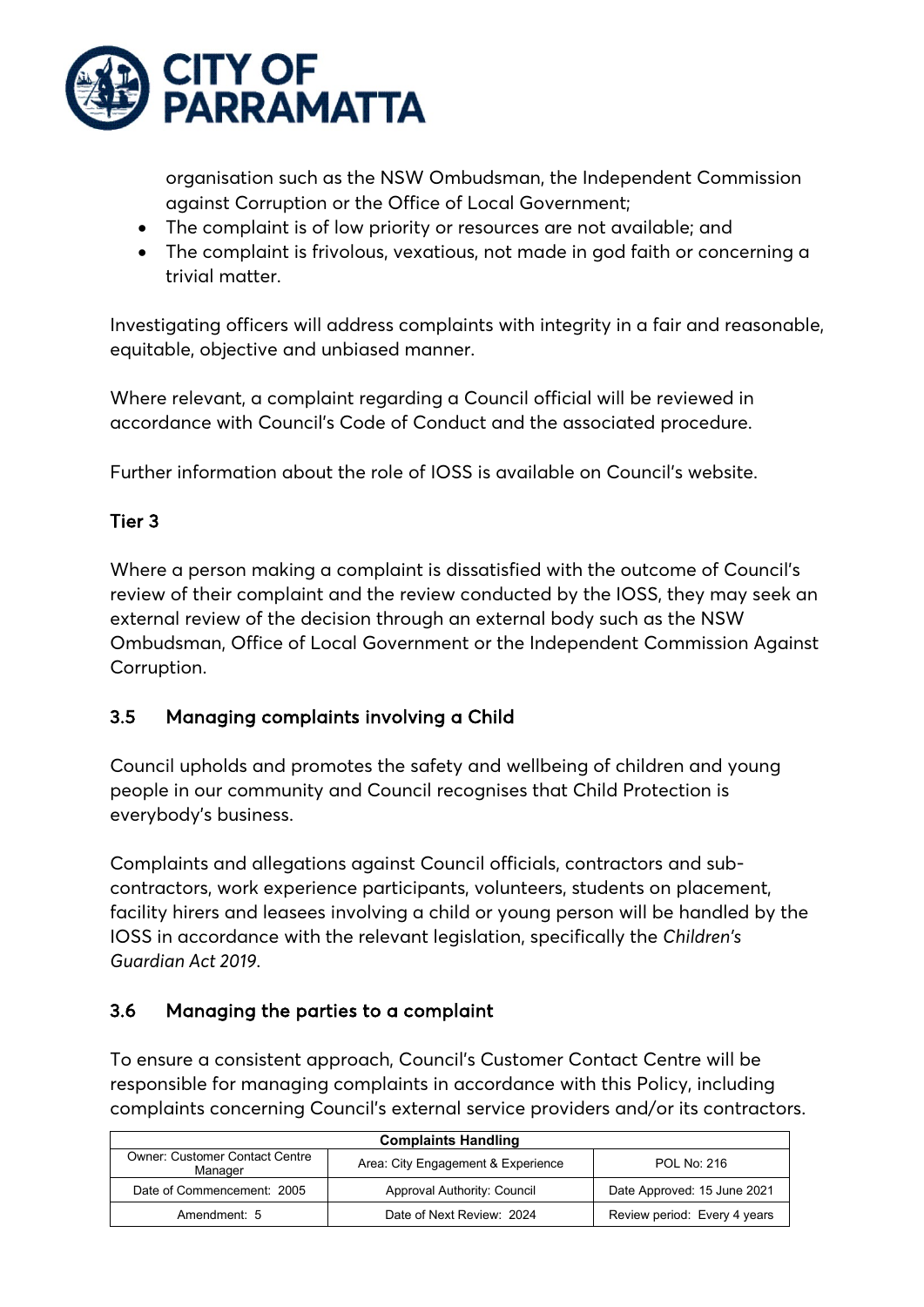

Council will assess each complaint on its merits and involve people making complaints and/or their representative in the process as far as possible.

Council will protect the identity of people making complaints where this is practical and appropriate. Personal information that identifies individuals will only be disclosed or used by Council as permitted under Council's Privacy Management Plan, with an individual's consent or under any other relevant legislative requirement.

### 3.7 Complaints involving multiple parties

When similar complaints are made by related parties, Council will arrange communication with a single representative of the group with the consent of those involved.

Where a complaint involves multiple organisations, Council will work with the other organisation/s where possible, to ensure that communication with the person making a complaint and/or their representative is clear, consistent and coordinated.

Subject to privacy and confidentiality considerations, communication and information sharing between the parties will also be organised to facilitate a timely response to the complaint.

Where a complaint involves multiple areas within Council, responsibility for communicating with the person making the complaint and/or their representative will also be coordinated by Customer Contact Centre in accordance with this Policy.

Where Council services are contracted out, Council expects contracted service providers to have an accessible and comprehensive complaint management system and to comply with Council's Code of Conduct in the performance of their functions. Council takes complaints not only about the actions of our staff but also the actions of service providers.

| <b>Complaints Handling</b>                                                                            |                             |                              |  |
|-------------------------------------------------------------------------------------------------------|-----------------------------|------------------------------|--|
| <b>Owner: Customer Contact Centre</b><br>Area: City Engagement & Experience<br>POL No: 216<br>Manager |                             |                              |  |
| Date of Commencement: 2005                                                                            | Approval Authority: Council | Date Approved: 15 June 2021  |  |
| Amendment: 5                                                                                          | Date of Next Review: 2024   | Review period: Every 4 years |  |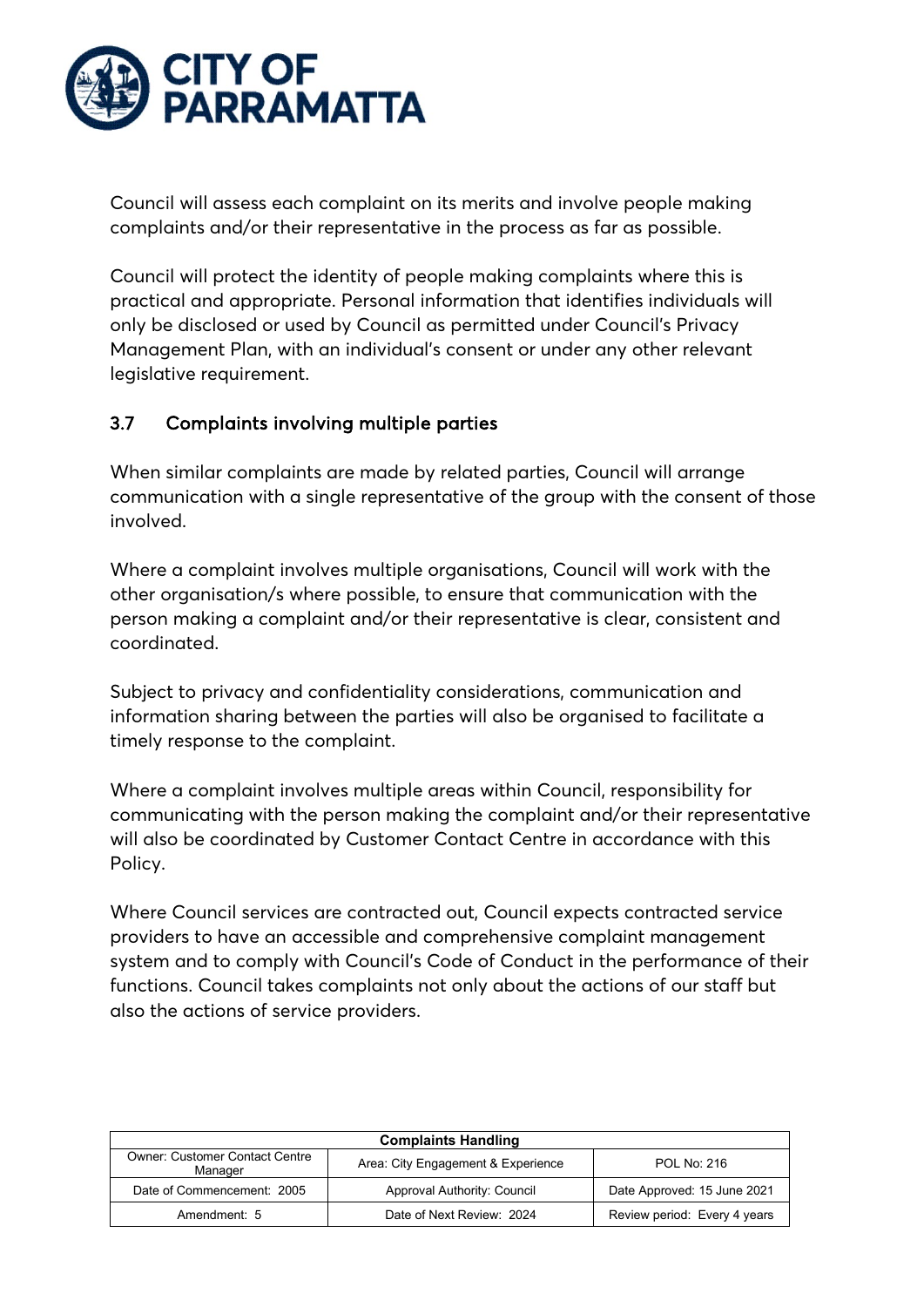

## 3.8 Unreasonable Complainant Conduct

Council is committed to being accessible and responsive to all people who provide feedback or make complaints. At the same time, Council's success depends on:

- the ability to do its work and perform functions in the most effective and efficient way possible
- the health, safety and security of all staff
- the ability to allocate resources fairly across all the complaints it receives.

When people behave unreasonably in their dealings with Council, their conduct can significantly affect the progress and efficiency of Council's work. As a result, the Chief Executive Officer will take proactive and decisive action to manage any conduct that negatively and unreasonably affects Council staff, and will support all staff to do the same in accordance with this Policy.

Council uses the NSW Ombudsman's Managing Unreasonable Complainant Conduct Practice Manual as a guide for both identifying unreasonable conduct and establishing strategies to address that conduct.

Unreasonable Complainant Conduct (UCC) is any behaviour by a current or former complainant which, because of its nature or frequency raises substantial health, safety, resource or equity issues for the organisation, staff, other service users and complainants and includes the complainant themselves.

UCC can be divided into five categories of conduct:

### a) Unreasonable persistence

Examples may include, without limitation, persisting with the complaint once all three tiers of complaint handling have been applied, reframing complaints in an attempt to have them reconsidered, demanding reviews without justification, or persisting in wanting to know where to go next when there are no further avenues.

#### b) Unreasonable demands

Examples may include, without limitation, insisting on demands that are unattainable, demanding an apology or compensation when such would be unreasonable in the circumstances, issuing instructions or demands about how a complaint ought to be handled, or making unreasonable demands on resources.

| <b>Complaints Handling</b>                       |                                    |                              |
|--------------------------------------------------|------------------------------------|------------------------------|
| <b>Owner: Customer Contact Centre</b><br>Manager | Area: City Engagement & Experience | POL No: 216                  |
| Date of Commencement: 2005                       | Approval Authority: Council        | Date Approved: 15 June 2021  |
| Amendment: 5                                     | Date of Next Review: 2024          | Review period: Every 4 years |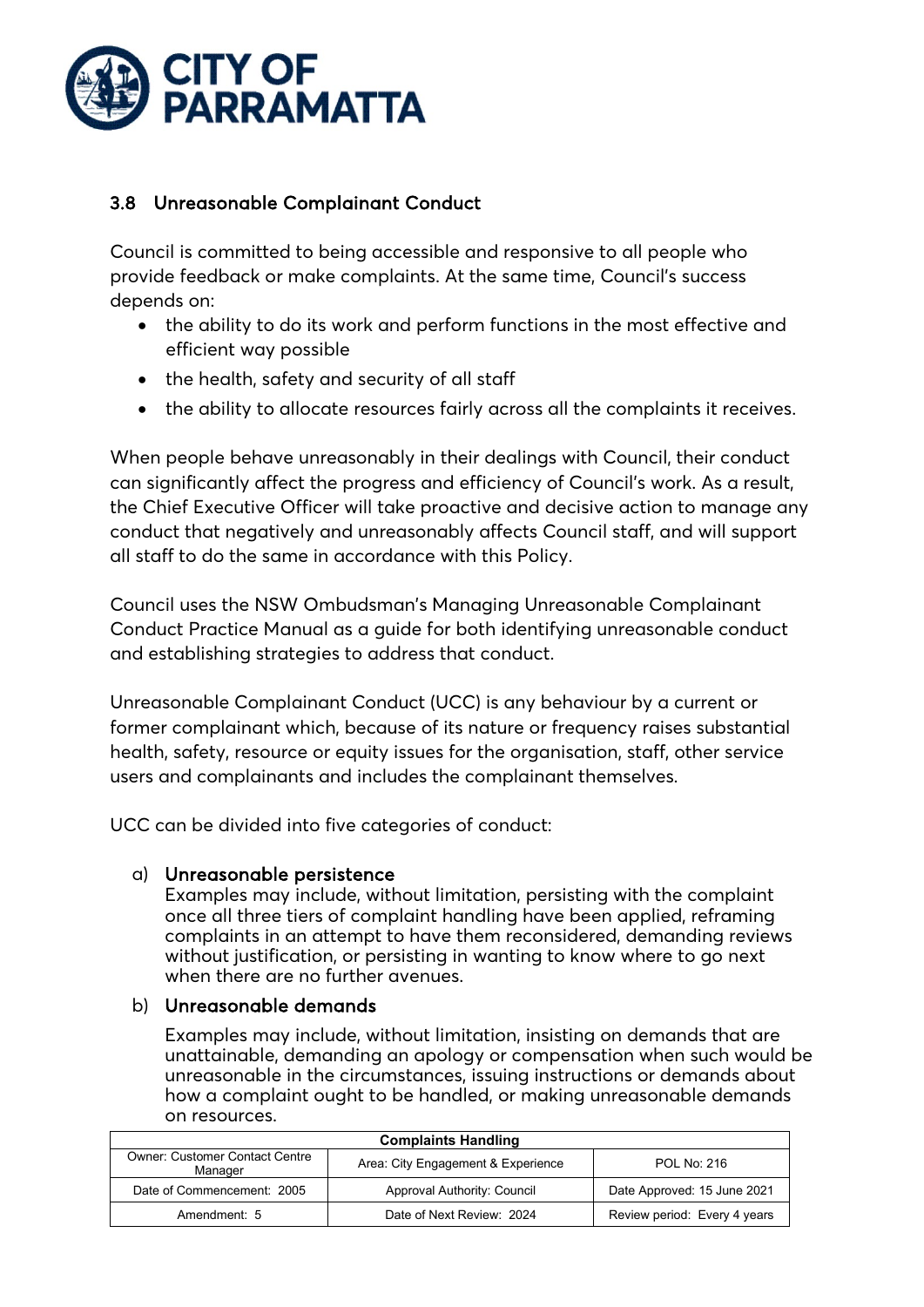

### c) Unreasonable lack of cooperation

Examples may include, without limitation, presenting a large quantity of disorganized material, refusing to define the issues of a complaint, changing the complaint while it is in the process of being considered, or withholding information or presenting material in a selective manner.

#### d) Unreasonable behaviour

Examples may include, without limitation, displaying rude or confronting behaviour, making threats of self-harm or of harm to others, or sending rude, confronting or threatening letters.

#### e) Unreasonable arguments

Examples may include, without limitation, insisting on the importance of a matter which is trivial, holding irrational beliefs or seeing cause and effect where there is none, or presenting "conspiracy theories" unsupported by evidence.

When complainants behave in ways Council considers to be unreasonable complainant conduct, that is they:

- become aggressive and verbally abusive towards Council staff
- threaten harm and violence
- inundates Council offices with unnecessary and excessive phone calls and emails
- make inappropriate demands on Council's time and resources
- refuse to accept Council decisions and recommendations in relation to their complaints
- submit offensive comments through Council's social media.

Council may consider limiting or adapting the ways it interacts with and/or delivers services to complainants by placing restrictions around their interactions with Council staff. Such restrictions may include:

| Type of contact:            | Example of restriction:                                                                           |
|-----------------------------|---------------------------------------------------------------------------------------------------|
| Who they have contact with  | Limiting a complainant to a sole contact<br>person/staff member.                                  |
| What they can raise with us | Restricting the subject matter of<br>communications that Council will consider<br>and respond to. |

| <b>Complaints Handling</b>                       |                                    |                              |
|--------------------------------------------------|------------------------------------|------------------------------|
| <b>Owner: Customer Contact Centre</b><br>Manager | Area: City Engagement & Experience | POL No: 216                  |
| Date of Commencement: 2005                       | Approval Authority: Council        | Date Approved: 15 June 2021  |
| Amendment: 5                                     | Date of Next Review: 2024          | Review period: Every 4 years |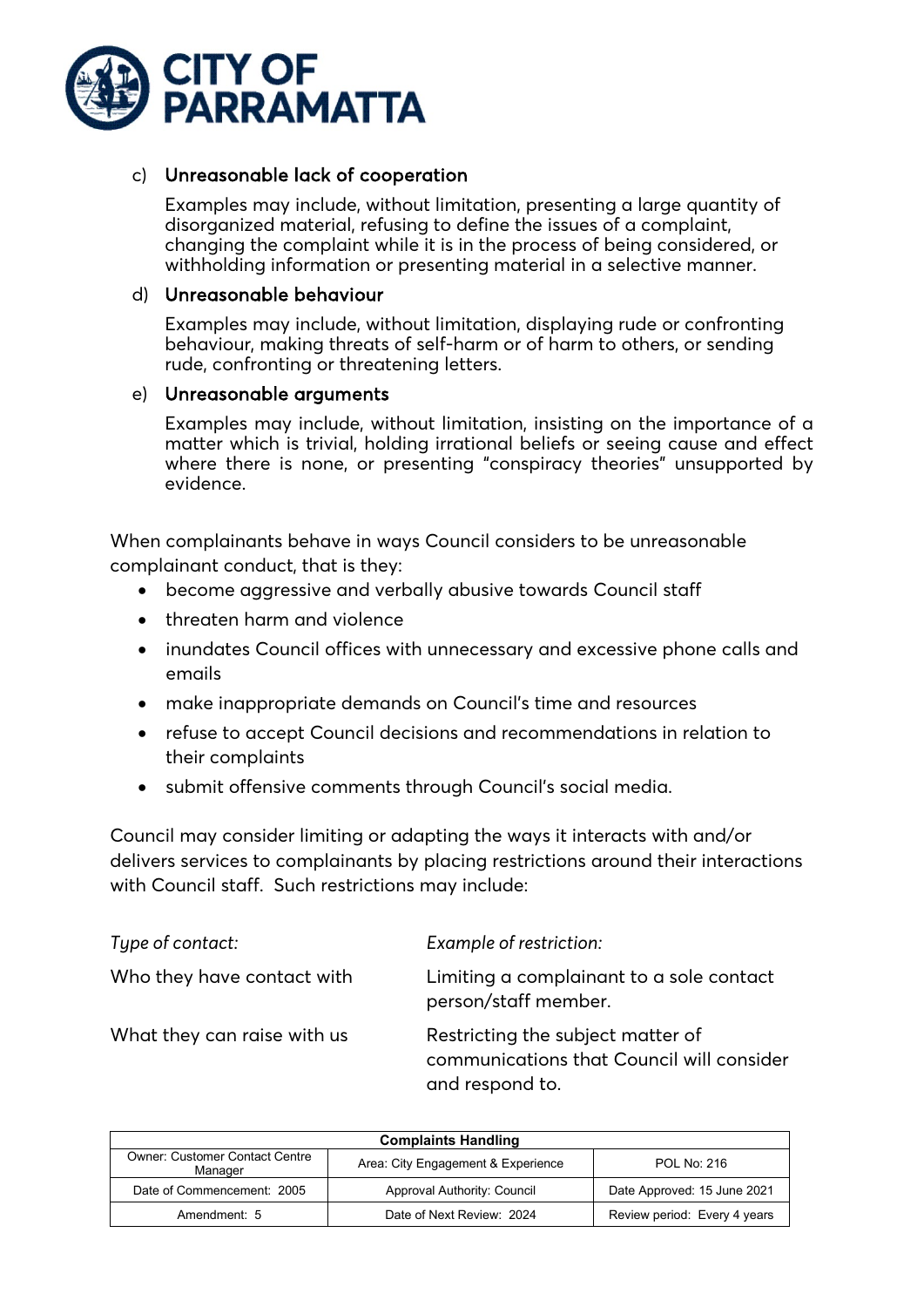

| When they can have contact  | Limiting a complainant's contact with<br>Council to a particular time, day, or length of<br>time, or curbing the frequency of their<br>contact.                                                                                                                                                                                                                |
|-----------------------------|----------------------------------------------------------------------------------------------------------------------------------------------------------------------------------------------------------------------------------------------------------------------------------------------------------------------------------------------------------------|
| Where they can make contact | Limiting the locations where Council staff will<br>conduct face-to-face interviews to secured<br>facilities or areas of the office.                                                                                                                                                                                                                            |
| How they can make contact   | Limiting or modifying the forms of contact<br>that the complainant can have with Council.<br>This can include modifying or limiting face-<br>to-face interviews, telephone and written<br>communications, prohibiting access to<br>Council premises, contact through a<br>representative only, taking no further action<br>or terminating services altogether. |

When using these restrictions, Council recognises that discretion will need to be used to adapt them to suit a complainant's personal circumstances, level of competency, literacy skills, and other relevant issues. In this regard, Council also recognises that a combination of strategies may need to be used in individual cases to ensure their appropriateness and efficacy.

Abusive or threatening complainant conduct limits Council's capacity to resolve a complainant's concerns and will not be tolerated. In any interaction with members of the community where personal abuse or vulgar language is used, the, communication may be terminated immediately at the discretion of the subject employee. If face to face, the employee may walk away. If on a telephone, the employee may terminate the call. If in email, future e-mails from the sender may be blocked. If in correspondence, offending letters will be returned to the sender and not acted upon.

Where safe to do so, an employee will advise the complainant that they are terminating communication, and will not discuss the matter further, prior to terminating the communication.

If the employee feels threatened by the language or behaviour of the complainant, the police shall be notified.

| <b>Complaints Handling</b>                       |                                    |                              |  |
|--------------------------------------------------|------------------------------------|------------------------------|--|
| <b>Owner: Customer Contact Centre</b><br>Manager | Area: City Engagement & Experience | POL No: 216                  |  |
| Date of Commencement: 2005                       | Approval Authority: Council        | Date Approved: 15 June 2021  |  |
| Amendment: 5                                     | Date of Next Review: 2024          | Review period: Every 4 years |  |